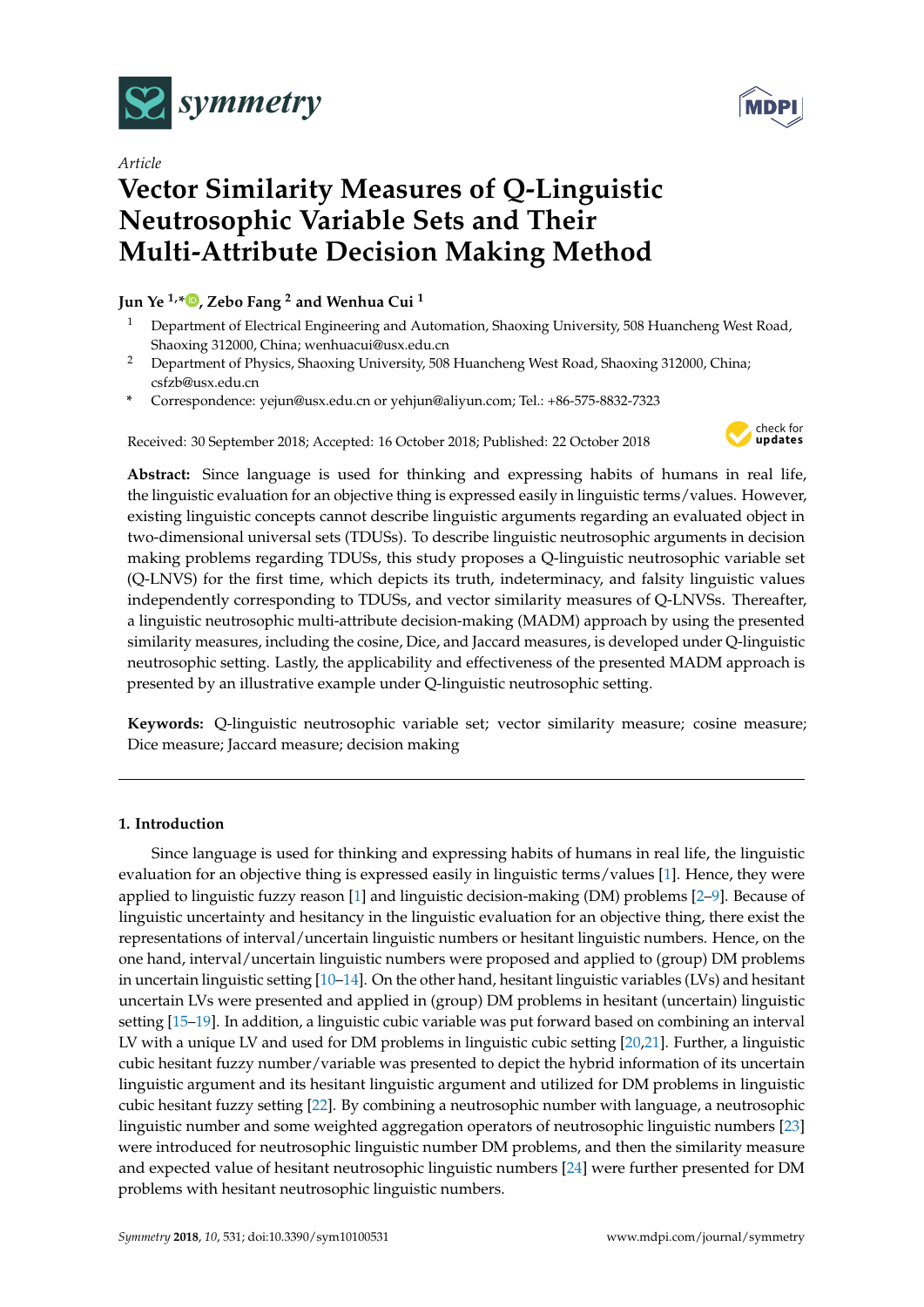In real life environments, the truth, indeterminacy, and falsity linguistic arguments regarding an objective thing are presented in a human's thinking and expressing process and linguistic neutrosophic variables/numbers (LNVs) were presented to depict truth, falsity, and indeterminacy linguistic degrees independently [\[25\]](#page-8-6). Then, some aggregation operators of LNVs [\[25](#page-8-6)[,26\]](#page-8-7), cosine measures of LNVs [\[27\]](#page-8-8), and correlation coefficients of LNVs [\[28\]](#page-8-9) were proposed, respectively, for DM problems in LNV setting. Regarding the combination of a neutrosophic linguistic number and an LNV, linguistic neutrosophic uncertain numbers and their weighted aggregation operators were presented for DM in uncertain linguistic setting [\[29\]](#page-8-10). By the hybrid form of an interval LV (an uncertain linguistic argument) and a single-valued LNV (an argument of confident degree), single-valued linguistic neutrosophic interval LVs, and their weighted aggregation operators were proposed for DM along with uncertain/interval linguistic arguments and their linguistic neutrosophic confident degrees [\[30\]](#page-8-11). Regarding hesitant LNV environment, similarity measures between hesitant LNVs were presented by the least common multiple cardinality and applied to hesitant linguistic neutrosophic DM problems [\[31\]](#page-8-12). By the hybrid form of LNV [\[25\]](#page-8-6) and linguistic cubic numbers [\[20\]](#page-8-1), linguistic neutrosophic cubic numbers and their aggregation operators were introduced for linguistic neutrosophic cubic DM problems [\[32](#page-8-13)[,33\]](#page-8-14).

However, the various linguistic concepts are all described in a unique universal set, and then in some decision situations there exist the assessment problems of alternatives over two-dimensional universal sets (TDUSs). For example, suppose a person would like to purchase a house in a group of four houses (a set of four alternatives  $H = \{H_1, H_2, H_3, H_4\}$ ). In his/her attractive evaluation of houses, the price  $(x_1)$ , environment  $(x_2)$ , and traffic  $(x_3)$  of the four houses are considered as a universal set  $X = \{x_1, x_2, x_3\}$ , and selecting two cities  $c_1$  and  $c_2$  are considered as another universal set  $C = \{c_1, c_2\}$ . Obviously, the above various linguistic arguments cannot represent such an assessment problem for each alternative  $H_j$  ( $j = 1, 2, 3, 4$ ) over the TDUSs  $X = \{x_1, x_2, x_3\}$  and  $C = \{c_1, c_2\}$  in linguistic DM setting. Then, a Q-neutrosophic set and a Q-neutrosophic soft set were put forward regarding TDUSs and applied to Q-neutrosophic soft DM problems [\[34\]](#page-8-15). Although they can express and handle the assessment problems with TDUSs in neutrosophic DM environments, they cannot carry out linguistic neutrosophic DM problems over TDUSs. To solve this problem, this study presents a Q-linguistic neutrosophic variable set (Q-LNVS) for the first time to express the linguistic evaluation problems of the truth, falsity, and indeterminacy over TDUSs from the predefined linguistic term set (LTS). It then puts forward the vector similarity measures of Q-LNVSs, including the cosine, Dice, and Jaccard measures of Q-LNVSs, and then establishes a multi-attribute DM approach of Q-LNVSs by the vector similarity measures of Q-LNVs to solve linguistic neutrosophic DM problems along with TDUSs. It is obvious that the proposed DM approach shows the advantage of carrying out the linguistic neutrosophic DM problems regarding TDUSs, which existing linguistic neutrosophic DM approaches [\[25–](#page-8-6)[28\]](#page-8-9) and Q-linguistic neutrosophic soft DM approaches [\[34\]](#page-8-15) cannot solve.

The framework of this study is organized below. The second section proposes Q-LNVSs and vector similarity measures between Q-LNVSs, including the cosine, Dice, and Jaccard measures of Q-LNVSs. The third section develops a multi-attribute DM approach of Q-LNVSs by using the vector similarity measures in Q-linguistic neutrosophic setting. An illustrative example and its sensitivity analysis to weights are presented in the fourth section. The last section contains conclusions and future study.

#### **2. Vector Similarity Measures of Q-LNVSs**

First, we present the concept of Q-LNVS to depict a linguistic neutrosophic evaluation problem by the truth, falsity, and indeterminacy linguistic arguments over TDUSs in linguistic setting.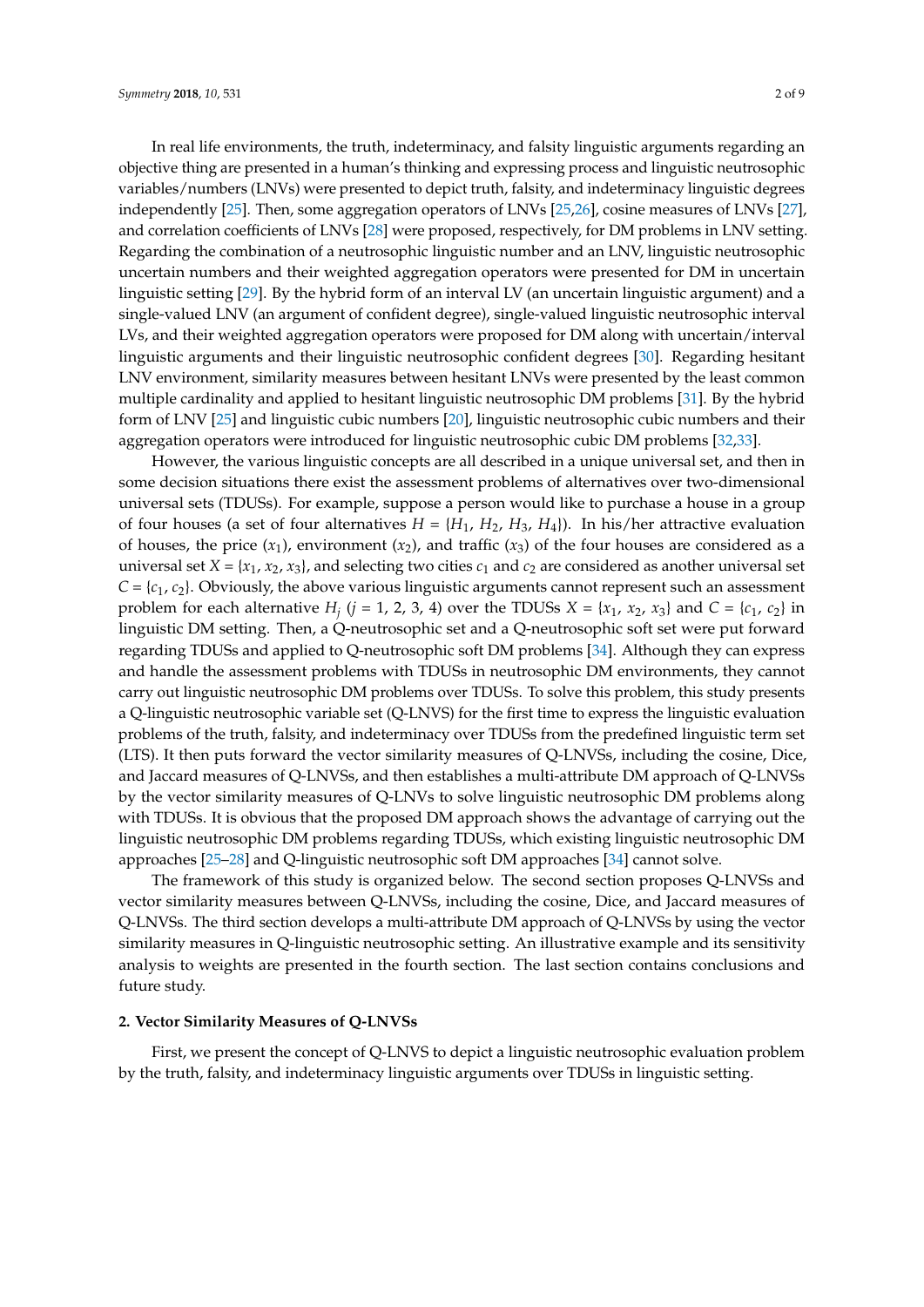**Definition 1.** Set  $X = \{x_1, x_2, ..., x_n\}$  and  $Q = \{q_1, q_2, ..., q_m\}$  as TDUSs and let LTS be  $S = \{s_l | l \in [0, g]\}$ , *where g + 1 is an odd cardinality. Then a Q-LNVS L in X and Q is defined by the following form:*

$$
L = \left\{\begin{array}{l}\langle (x_i, q_j), s_t(x_i, q_j), s_u(x_i, q_j), s_v(x_i, q_j) \rangle | x_i \in X, q_j \in Q, \\s_t(x_i, q_j), s_t(x_i, q_j), s_f(x_i, q_j) \in S, j = 1, 2, \ldots, m; i = 1, 2, \ldots, n\end{array}\right\}
$$

where  $s_t(x_i,q_j)$ ,  $s_u(x_i,q_j)$ ,  $s_v(x_i,q_j)$  are the truth, indeterminacy, and falsity LVs, respectively, in TDUSs for t, *u*, *v* ∈  $[0, g]$ .

Then, the basic linguistic element  $\langle (x_i,q_j),s_t(x_i,q_j),s_u(x_i,q_j),s_v(x_i,q_j) \rangle$  in L is simply denoted by  $l_{ij}=\left\langle (x_i,q_j), s_{t_{ij}}, s_{u_{ij}}, s_{v_{ij}} \right\rangle$ , which is called a Q-linguistic neutrosophic element (Q-LNE).

**Example 1.** *Suppose a person would like to buy a house from a city. There is a set of two potential houses*  $H = \{L_1, L_2\}$  *in two cities. Then, set their price*  $(x_1)$ *, environment*  $(x_2)$ *, and traffic*  $(x_3)$  *as a universal set*  $X = \{x_1, x_2, x_3\}$  and set the two cities as another universal set  $Q = \{q_1, q_2\}$ . Based on the predefined LTS  $S = \{s_0 = \text{extremely }low, s_1 = \text{very }low, s_2 = \text{low}, s_3 = \text{slightly }low, s_4 = \text{medium}, s_5 = \text{slightly }high, s_6 = \text{high}, s_7 = \text{high} \}$ *s<sup>7</sup> = very high, s<sup>8</sup> = extremely high}, the two Q-LNE sets obtained from S are given as follows:*

$$
L_1 = \{ \langle (x_1, q_1), s_6, s_1, s_2 \rangle, \langle (x_1, q_2), s_5, s_2, s_3 \rangle, \langle (x_2, q_1), s_4, s_3, s_2 \rangle, \langle (x_2, q_2), s_7, s_1, s_3 \rangle, \\ \langle (x_3, q_1), s_6, s_2, s_1 \rangle, \langle (x_3, q_2), s_6, s_1, s_1 \rangle \},
$$

$$
L_2 = \{ \langle (x_1, q_1), s_3, s_4, s_5 \rangle, \langle (x_1, q_2), s_4, s_2, s_1 \rangle, \langle (x_2, q_1), s_4, s_2, s_2 \rangle, \langle (x_2, q_2), s_5, s_1, s_2 \rangle, \\ \langle (x_3, q_1), s_5, s_2, s_1 \rangle, \langle (x_3, q_2), s_6, s_3, s_2 \rangle \}.
$$

In the following, we give the vector similarity measures between Q-LNVSs, including the cosine, Dice, and Jaccard measures of Q-LNVSs.

**Definition 2.** Let TDUSs be  $X = \{x_1, x_2, \ldots, x_n\}$  and  $Q = \{q_1, q_2, \ldots, q_p\}$  and let  $l_{ij}^1 = \left\langle (x_i, q_j), s_{t_{ij}^1}, s_{u_{ij}^1}, s_{v_{ij}^1} \right\rangle$ and  $l_{ij}^2=\left<(x_i,q_j),s_{t_{ij}^2},s_{u_{ij}^2},s_{v_{ij}^2}\right>(j=1,2,\ldots$  ,  $p;$   $i$  =1, 2,  $\ldots$  ,  $n)$  be two groups of Q-LNEs in two Q-LNVSs *L*<sub>1</sub> and *L*<sub>2</sub> *regarding the LTS*  $S = \{s_l | l \in [0, g]\}$ . Then, the cosine, Dice, and Jaccard measures of the Q-LNVSs *L<sup>1</sup> and L<sup>2</sup> are defined, respectively, as follows:*

$$
C(L_1, L_2) = s \frac{s \Sigma_{j=1}^p \Sigma_{i=1}^n (i_{ij}^1 i_{ij}^2 + u_{ij}^1 v_{ij}^2 + v_{ij}^1 v_{ij}^2)}{\sqrt{\Sigma_{j=1}^p \Sigma_{i=1}^n [(i_{ij}^1)^2 + (u_{ij}^1)^2 + (v_{ij}^1)^2] \times \sqrt{\Sigma_{j=1}^p \Sigma_{i=1}^n [(i_{ij}^2)^2 + (u_{ij}^2)^2 + (v_{ij}^2)^2]}}}.
$$
(1)

$$
D(L_1, L_2) = s \frac{2g \sum_{j=1}^p \sum_{i=1}^n (t_{ij}^1 t_j^2 + u_{ij}^1 v_{ij}^2 + v_{ij}^1 v_{ij}^2)}{\sum_{j=1}^p \sum_{i=1}^n [(t_{ij}^1)^2 + (u_{ij}^1)^2 + (v_{ij}^1)^2] + \sum_{j=1}^p \sum_{i=1}^n [(t_{ij}^2)^2 + (u_{ij}^2)^2 + (v_{ij}^2)^2]}
$$
\n
$$
(2)
$$

$$
J(L_1, L_2) = s \frac{g \sum_{j=1}^{p} \sum_{i=1}^{n} (i_{ij}^1 i_{ij}^2 + u_{ij}^1 v_{ij}^2 + v_{ij}^1 v_{ij}^2)}{\sum_{j=1}^{p} \sum_{i=1}^{n} [(i_{ij}^1)^2 + (u_{ij}^1)^2 + (v_{ij}^1)^2] + \sum_{j=1}^{p} \sum_{i=1}^{n} [(i_{ij}^2)^2 + (u_{ij}^2)^2 + (v_{ij}^2)^2] - \sum_{j=1}^{p} \sum_{i=1}^{n} (i_{ij}^1 i_{ij}^2 + u_{ij}^1 v_{ij}^2 + v_{ij}^1 v_{ij}^2)}.
$$
\n(3)

Obviously, the above cosine, Dice, and Jaccard measures satisfy the following properties:

- (1)  $s_0 \leq C(L_1, L_2), D(L_1, L_2), J(L_1, L_2) \leq s_g;$
- (2)  $C(L_1, L_2) = C(L_2, L_1), D(L_1, L_2) = D(L_2, L_1), J(L_1, L_2) = J(L_2, L_1);$
- (3)  $C(L_1, L_2) = D(L_1, L_2) = J(L_1, L_2) = s_g$  if and only if  $L_1 = L_2$ .

When the importance of elements  $x_i$  ( $i = 1, 2, ..., n$ ) and  $q_j$  ( $j = 1, 2, ..., p$ ) is taken into account, the weight vectors corresponding to  $X = \{x_1, x_2, \dots, x_n\}$  and  $Q = \{q_1, q_2, \dots, q_p\}$  are given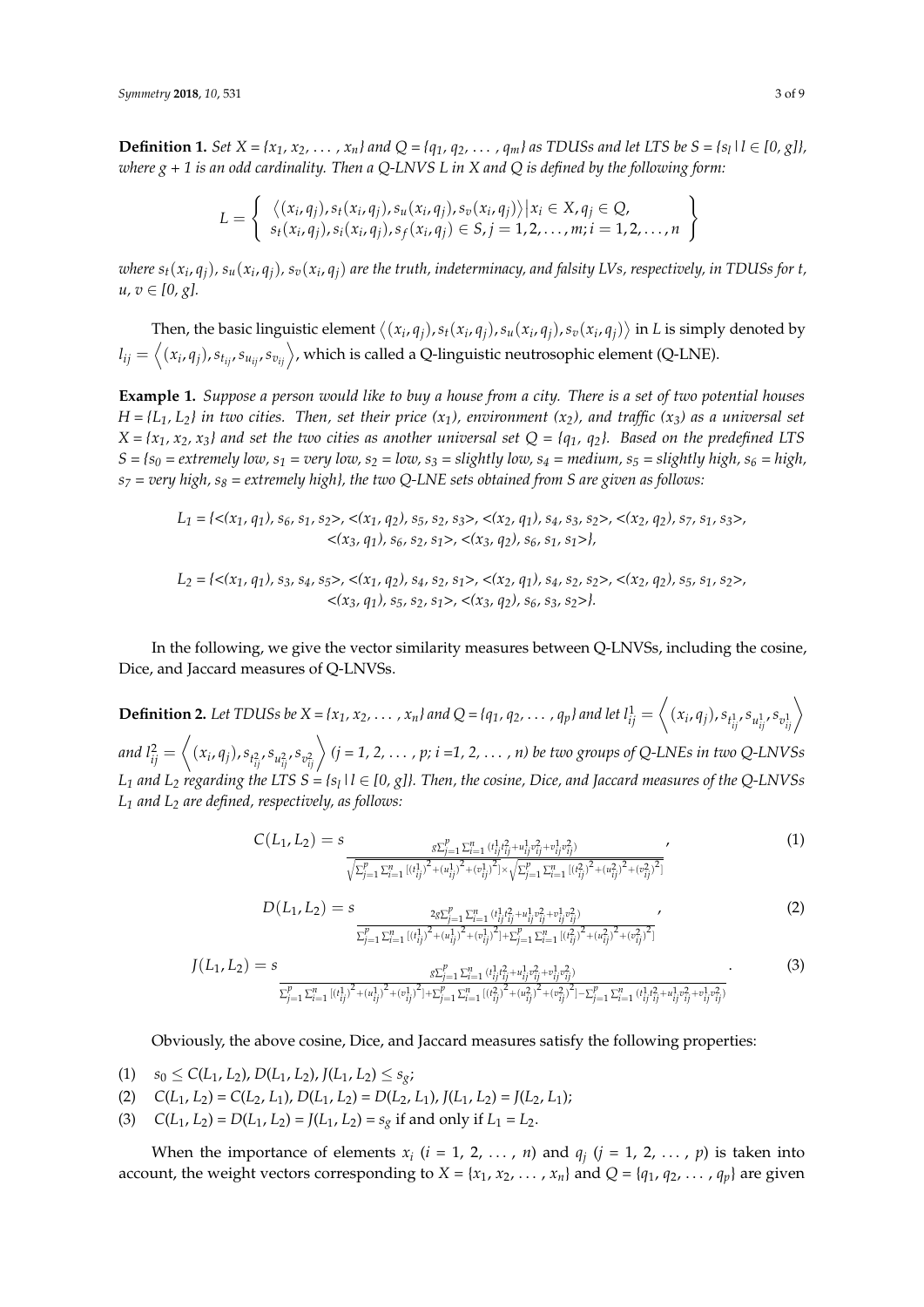as  $w = \{w_1, w_2, \dots, w_n\}$  and  $w = \{w_1, w_2, \dots, w_p\}$ , respectively. Thus, the weighted cosine, Dice, and Jaccard measures of *L*<sup>1</sup> and *L*<sup>2</sup> can be presented, respectively, as follows:

$$
C_w(L_1, L_2) = s \frac{\delta \sum_{j=1}^p \omega_j \sum_{i=1}^n w_i (t_{ij}^1 t_{ij}^2 + u_{ij}^1 v_{ij}^2 + v_{ij}^1 v_{ij}^2)}{\sqrt{\sum_{j=1}^p \omega_j \sum_{i=1}^n w_i [(t_{ij}^1)^2 + (u_{ij}^1)^2 + (v_{ij}^1)^2] \times \sqrt{\sum_{j=1}^p \omega_j \sum_{i=1}^n w_i [(t_{ij}^2)^2 + (u_{ij}^2)^2 + (v_{ij}^2)^2]}}} \tag{4}
$$

$$
D_{w}(L_{1}, L_{2}) = s \frac{2g\sum_{j=1}^{p}\omega_{j}\sum_{i=1}^{n}\omega_{i}(t_{ij}^{1}t_{ij}^{2} + u_{ij}^{1}v_{ij}^{2} + v_{ij}^{1}v_{ij}^{2})}{\sum_{j=1}^{p}\omega_{j}\sum_{i=1}^{n}\omega_{i}[(t_{ij}^{1})^{2} + (u_{ij}^{1})^{2} + (v_{ij}^{1})^{2}] + \sum_{j=1}^{p}\omega_{j}\sum_{i=1}^{n}\omega_{i}[(t_{ij}^{2})^{2} + (u_{ij}^{2})^{2} + (v_{ij}^{2})^{2}]}
$$
\n
$$
(5)
$$

$$
J_{w}(L_{1}, L_{2}) = s \frac{g \sum_{j=1}^{p} \omega_{j} \sum_{i=1}^{n} w_{i} (t_{ij}^{1}t_{j}^{2} + u_{ij}^{1}t_{ij}^{2} + u_{ij}^{1}t_{ij}^{2} + v_{ij}^{1}t_{ij}^{2})}{\sum_{j=1}^{p} \omega_{j} \sum_{i=1}^{n} w_{i} (t_{ij}^{1})^{2} + (u_{ij}^{1})^{2} + (v_{ij}^{1})^{2} + (\sum_{j=1}^{p} \omega_{j} \sum_{i=1}^{n} w_{i} (t_{ij}^{2})^{2} + (u_{ij}^{2})^{2} + (v_{ij}^{2})^{2}) - \sum_{j=1}^{p} \omega_{j} \sum_{i=1}^{n} w_{i} (t_{ij}^{1}t_{ij}^{2} + u_{ij}^{1}v_{ij}^{2} + v_{ij}^{1}v_{ij}^{2})}
$$
\n
$$
(6)
$$

**Example 2.** Let us consider two Q-LNE sets  $L_1 = \{ \langle (x_1, q_1), s_6, s_1, s_2 \rangle, \langle (x_1, q_2), s_5, s_2, s_3 \rangle, \langle (x_2, q_1), s_4, s_3, s_4 \rangle \}$  $s_2$ , <(x<sub>2</sub>, q<sub>2</sub>), s<sub>7</sub>, s<sub>1</sub>, s<sub>3</sub>>, <(x<sub>3</sub>, q<sub>1</sub>), s<sub>6</sub>, s<sub>2</sub>, s<sub>1</sub>>, <(x<sub>3</sub>, q<sub>2</sub>), s<sub>6</sub>, s<sub>1</sub>, s<sub>1</sub>>} and L<sub>2</sub> = {<(x<sub>1</sub>, q<sub>1</sub>), s<sub>3</sub>, s<sub>4</sub>, s<sub>5</sub>>, <(x<sub>1</sub>, q<sub>2</sub>),  $s_4$ ,  $s_2$ ,  $s_1$ >, <(x<sub>2</sub>, q<sub>1</sub>),  $s_4$ ,  $s_2$ ,  $s_2$ >, <(x<sub>2</sub>, q<sub>2</sub>),  $s_5$ ,  $s_1$ ,  $s_2$ >, <(x<sub>3</sub>, q<sub>1</sub>),  $s_5$ ,  $s_2$ ,  $s_1$ >, <(x<sub>3</sub>, q<sub>2</sub>),  $s_6$ ,  $s_3$ ,  $s_2$ >} in the LTS  $S = \{s_0, s_1, s_2, \ldots, s_8\}$  with  $g = 8$  and the TDUSs  $X = \{x_1, x_2, x_3\}$  and  $Q = \{q_1, q_2\}$ . Suppose the weight vectors *for*  $X = \{x_1, x_2, x_3\}$  and  $Q = \{q_1, q_2\}$  are given as  $w = (0.4, 0.25, 0.35)$  and  $\omega = (0.4, 0.6)$ , respectively. Then, *we compute the measure values of*  $C_w(L_1, L_2)$ *,*  $D_w(L_1, L_2)$ *,*  $J_w(L_1, L_2)$ *.* 

By using Equations (4)–(6), their calculational processes are shown as follows:

$$
\begin{array}{l} \displaystyle C_w(L_1,L_2)=s\frac{s\bar{z}_{[-1}^2-\bar{z}_1^2-\bar{z}_2^2(\bar{z}_1^2+\bar{z}_2^2+\bar{z}_3^2(\bar{z}_1^2+\bar{z}_2^2+\bar{z}_3^2+\bar{z}_3^2+\bar{z}_3^2+\bar{z}_3^2+\bar{z}_3^2+\bar{z}_3^2+\bar{z}_3^2+\bar{z}_3^2+\bar{z}_3^2+\bar{z}_3^2+\bar{z}_3^2+\bar{z}_3^2+\bar{z}_3^2+\bar{z}_3^2+\bar{z}_3^2+\bar{z}_3^2+\bar{z}_3^2+\bar{z}_3+\bar{z}_3+\bar{z}_3+\bar{z}_3+\bar{z}_3+\bar{z}_3+\bar{z}_3+\bar{z}_3+\bar{z}_3+\bar{z}_3+\bar{z}_3+\bar{z}_3+\bar{z}_3+\bar{z}_3+\bar{z}_3+\bar{z}_3+\bar{z}_3+\bar{z}_3+\bar{z}_3+\bar{z}_3+\bar{z}_3+\bar{z}_3+\bar{z}_3+\bar{z}_3+\bar{z}_3+\bar{z}_3+\bar{z}_3+\bar{z}_3+\bar{z}_3+\bar{z}_3+\bar{z}_3+\bar{z}_3+\bar{z}_3+\bar{z}_3+\bar{z}_3+\bar{z}_3+\bar{z}_3+\bar{z}_3+\bar{z}_3+\bar{z}_3+\bar{z}_3+\bar{z}_3+\bar{z}_3+\bar{z}_3+\bar{z}_3+\bar{z}_3+\bar{z}_3+\bar{z}_3+\bar{z}_3+\bar{z}_3+\bar{z}_3+\bar{z}_3+\bar{z}_3+\bar{z}_3+\bar{z}_3+\bar{z}_3+\bar{z}_3+\bar{z}_3+\bar{z}_3+\bar{z}_3+\bar{z}_3+\bar{z}_3+\bar{z}_3+\bar{z}_3+\bar{z}_3+\bar{z}_3+\bar{z}_3+\bar{z}_3+\bar{z}_3+\bar{z}_3+\bar{z}_3+\bar{z}_3+\bar{z}_3+\bar{z}_3+\bar{z}_3+\bar{z}_3+\bar{z}_3+\bar{z}_3+\bar{z}_3+\bar{z}_3+\bar{z}_3+\bar{z}_3+\bar{z}_3+\bar{z}_3+\bar{z}_3+\bar{z}_3+\bar{z}_3+\bar{z}_3+\bar{z}_3+\
$$

Obviously, the above vector measure values still belong to the LTS *S*.

## **3. DM Approach Based on the Vector Similarity Measures**

This section proposes a Q-linguistic neutrosophic multi-attribute DM approach based on the Dice, cosine, and Jaccard measures (the three vector measures) of Q-LNVSs in Q-LNVS setting.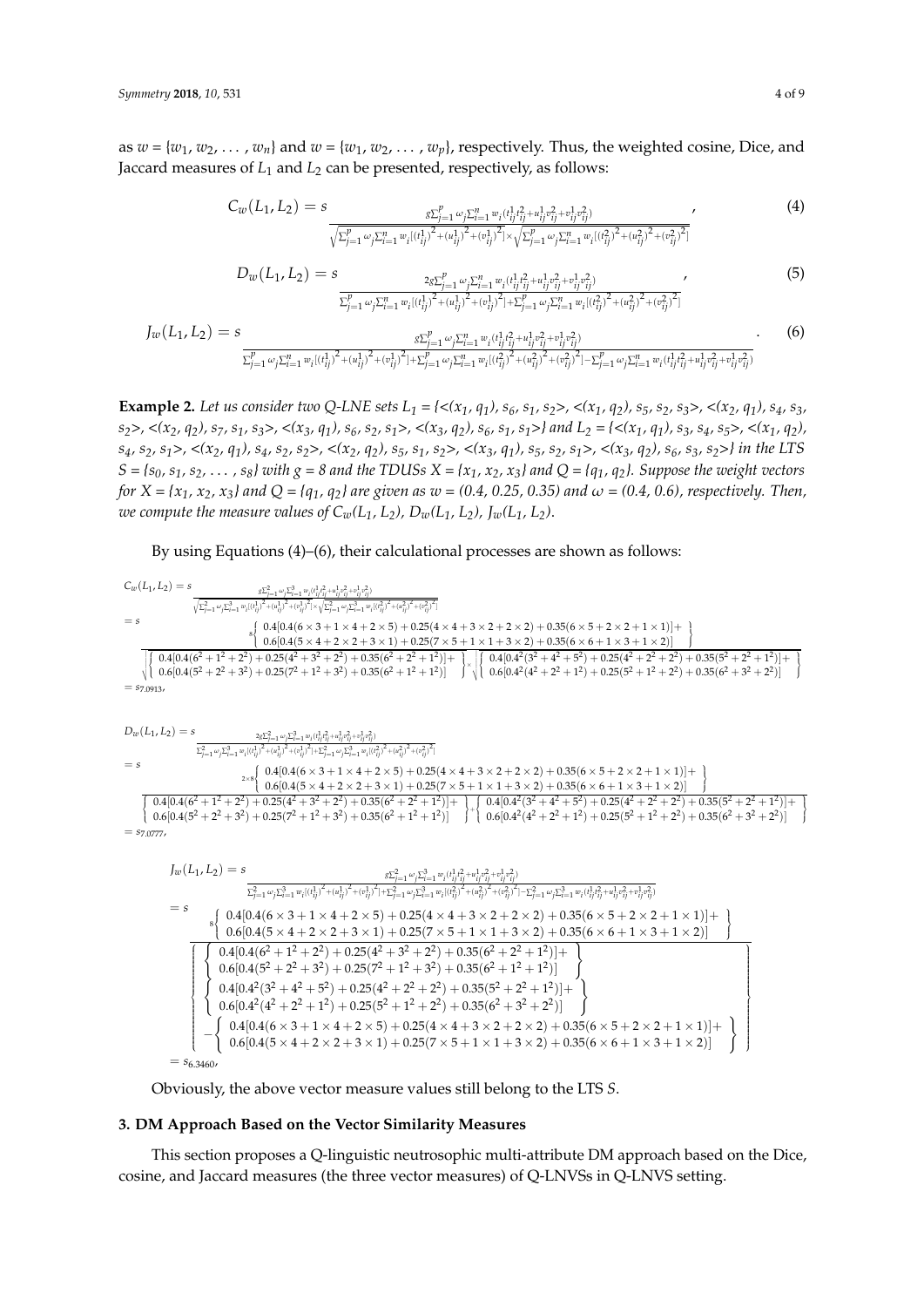Suppose there is a multi-attribute DM problem, in which  $L = \{L_1, L_2, \ldots, L_m\}$  is denoted by a set of *m* alternatives. Then, TDUSs (two kinds of attribute sets) are specified as  $X = \{x_1, x_2, \ldots, x_n\}$ and  $Q = \{q_1, q_2, \dots, q_p\}$ , respectively, and then their corresponding weigh vectors are given as  $\mathbf{w} = (w_1, w_2, ..., w_n)$  and  $\mathbf{w} = (w_1, w_2, ..., w_p)$ . Whereas, a decision maker is required to assess the alternatives  $L_k$  ( $k = 1, 2, ..., m$ ) on the attributes  $x_i$  ( $i = 1, 2, ..., n$ ) and  $q_j$  ( $j = 1, 2, ..., p$ ) by Q-LNEs regarding the given LTS  $S = \{s_l | l \in [0, g]\}$  with the odd cardinality  $g + 1$ . In the assessment process, the decision maker gives the truth, falsity, and indeterminacy linguistic values for  $x_i$  and  $q_i$  on an alternative  $L_k$  by corresponding linguistic terms in *S*, which are constructed as a Q-LNE  $l_{ij}^k=\left\langle (x_i,q_j),s_{t_{ij}^k},s_{u_{ij}^k},s_{v_{ij}^k}\right\rangle (j=1,2,\,\ldots\,,p;\,i=1,2,\,\ldots\,,n;\,k=1,\,2,\,\ldots\,,m).$  Hence, all the Q-LNEs

provided by the decision maker can be composed of a decision matrix of Q-LNEs  $L = \left(\begin{smallmatrix} l_k^k\end{smallmatrix}\right)_{m\times nq}$ 

Thus, the proposed DM method using the vector similarity measures of Q-LNVSs is applied to the multi-attribute DM problem with Q-LNVS information. Whereas, the DM steps are depicted in detail below:

**Step 1:** Since  $l_{ij}^* = \left\langle (x_i, q_j), s_{l_{ij}^*}, s_{u_{ij}^*}, s_{v_{ij}^*} \right\rangle = \left\langle \left\langle (x_i, q_j), \max_k \right\rangle \right\rangle$  $\left(s_{t_{ij}^k}\right)$ , min  $\left(s_{u_{ij}^k}\right)$ , min  $\left\langle \left. s_{v_{ij}^k} \right\rangle \right\rangle$  is an ideal Q-LNE as the best Q-LNE, we can establish the following ideal Q-LNVS:

$$
L^* = \left\{ \left\langle (x_i, q_j), s_{t_{ij}^*}, s_{u_{ij}^*}, s_{v_{ij}^*} \right\rangle \middle| x_i \in X, q_j \in Q, k = 1, 2, \ldots, m, j = 1, 2, \ldots, p, i = 1, 2, \ldots, n \right\}.
$$
 (7)

**Step 2:** By applying Equations (4)–(6), the cosine/Dice/Jaccard measure between  $L_k$  ( $k = 1, 2, ..., m$ ) and L<sup>\*</sup> is given by using the following formula:

$$
C_w(L_k, L^*) = s \frac{\sum_{j=1}^p \omega_j \sum_{i=1}^n w_i (t_{ij}^k t_{ij}^* + u_{ij}^k v_{ij}^* + v_{ij}^k v_{ij}^*)}{\sqrt{\sum_{j=1}^p \omega_j \sum_{i=1}^n w_i [(t_{ij}^k)^2 + (u_{ij}^k)^2 + (v_{ij}^k)^2] \times \sqrt{\sum_{j=1}^p \omega_j \sum_{i=1}^n w_i [(t_{ij}^*)^2 + (u_{ij}^*)^2 + (v_{ij}^*)^2]}}} \tag{8}
$$

or

$$
D_{w}(L_{k}, L^{*}) = s \frac{2 \times g \sum_{j=1}^{p} \omega_{j}^{2} \sum_{i=1}^{n} w_{i}^{2} (t_{ij}^{k}, t_{ij}^{*} + u_{ij}^{k}, t_{ij}^{*} + v_{ij}^{k}, t_{ij}^{*})}{\sum_{j=1}^{p} \omega_{j}^{2} \sum_{i=1}^{n} w_{i}^{2} (t_{ij}^{k})^{2} + (u_{ij}^{k})^{2} + (v_{ij}^{k})^{2} | + \sum_{j=1}^{p} \omega_{j}^{2} \sum_{i=1}^{n} w_{i}^{2} (t_{ij}^{*})^{2} + (u_{ij}^{*})^{2} + (v_{ij}^{*})^{2}}
$$
\n
$$
(9)
$$

or

$$
J_{w}(L_{k}, L^{*}) = s \n\frac{\sum_{j=1}^{p} \omega_{j} \sum_{i=1}^{n} w_{i} (t_{ij}^{k}, \hat{t}_{j}^{*} + v_{ij}^{k}, \hat{t}_{ij}^{*} + v_{ij}^{k}, \hat{t}_{ij}^{*} + v_{ij}^{k})}{\sum_{j=1}^{p} \omega_{j} \sum_{i=1}^{n} w_{i} (t_{ij}^{k}, \hat{t}_{j}^{*} + (v_{ij}^{k})^{2} + (v_{ij}^{k})^{2}) + \sum_{j=1}^{p} \omega_{j} \sum_{i=1}^{n} w_{i} (t_{ij}^{*}, \hat{t}_{i}^{*} + (v_{ij}^{*})^{2} + (v_{ij}^{*})^{2}) - \sum_{j=1}^{p} \omega_{j} \sum_{i=1}^{n} w_{i} (t_{ij}^{k}, \hat{t}_{ij}^{*} + v_{ij}^{k}, \hat{t}_{ij}^{*} + v_{ij}^{k}, \hat{t}_{ij}^{*})}
$$
\n
$$
(10)
$$

**Step 3:** According to the linguistic values of the vector similarity measures, the alternatives are ranked and the best alternative *L<sup>k</sup>* <sup>∗</sup> is chosen regarding the biggest linguistic value for *X* and *Q*.

**Step 4:** Based on  $x_j \in X$  (*j* =1, 2, ..., *p*) or  $q_i \in Q$  (*i* =1, 2, ..., *n*), we need to calculate the measure values between  $L_{k^*}(x_i, q_j)$  and  $L^*(x_i, q_j)$ :

$$
C(L_{k^*}(x_i,q_j),L^*(x_i,q_j)) = s \frac{s \sum_{i=1}^n (t_{ij}^k t_{ij}^* + u_{ij}^k \sigma_{ij}^* + v_{ij}^k \sigma_{ij}^*)}{\sqrt{\sum_{i=1}^n [(t_{ij}^k)^2 + (u_{ij}^k)^2 + (v_{ij}^k)^2] \times \sqrt{\sum_{i=1}^n [(t_{ij}^*)^2 + (u_{ij}^*)^2 + (v_{ij}^*)^2]}}} \quad \text{for } j = 1,2,\ldots,p, \quad (11)
$$

or

$$
C(L_{k^*}(x_i, q_j), L^*(x_i, q_j)) = s \frac{s \sum_{j=1}^p (t_{ij}^k t_{ij}^* + u_{ij}^k v_{ij}^* + v_{ij}^k v_{ij}^*)}{\sqrt{\sum_{j=1}^p [(t_{ij}^k)^2 + (u_{ij}^k)^2] \times \sqrt{\sum_{j=1}^p [(t_{ij}^k)^2 + (v_{ij}^k)^2] \times \sqrt{\sum_{j=1}^p [(t_{ij}^k)^2 + (v_{ij}^k)^2] \times \sqrt{\sum_{j=1}^p [(t_{ij}^k)^2 + (v_{ij}^k)^2] \times \sqrt{\sum_{j=1}^p [(t_{ij}^k)^2 + (v_{ij}^k)^2] \times \sqrt{\sum_{j=1}^p [(t_{ij}^k)^2 + (v_{ij}^k)^2] \times \sqrt{\sum_{j=1}^p [(t_{ij}^k)^2 + (v_{ij}^k)^2] \times \sqrt{\sum_{j=1}^p [(t_{ij}^k)^2 + (v_{ij}^k)^2] \times \sqrt{\sum_{j=1}^p [(t_{ij}^k)^2 + (v_{ij}^k)^2] \times \sqrt{\sum_{j=1}^p [(t_{ij}^k)^2 + (v_{ij}^k)^2] \times \sqrt{\sum_{j=1}^p [(t_{ij}^k)^2 + (v_{ij}^k)^2] \times \sqrt{\sum_{j=1}^p [(t_{ij}^k)^2 + (v_{ij}^k)^2] \times \sqrt{\sum_{j=1}^p [(t_{ij}^k)^2 + (v_{ij}^k)^2] \times \sqrt{\sum_{j=1}^p [(t_{ij}^k)^2 + (v_{ij}^k)^2] \times \sqrt{\sum_{j=1}^p [(t_{ij}^k)^2 + (v_{ij}^k)^2] \times \sqrt{\sum_{j=1}^p [(t_{ij}^k)^2 + (v_{ij}^k)^2] \times \sqrt{\sum_{j=1}^p [(t_{ij}^k)^2 + (v_{ij}^k)^2] \times \sqrt{\sum_{j=1}^p [(t_{ij}^k)^2 + (v_{ij}^k)^2] \times \sqrt{\sum_{j=1}^p [(t_{ij}^k)^2 + (v_{ij}^k)^2] \times \sqrt{\sum_{j=1}^p [(t_{ij}^k)^2 + (v_{ij}^k)^2] \times \sqrt{\sum_{j=1}^p [(t_{ij}^k)^2 + (v
$$

$$
D(L_{k^*}(x_i, q_j), L^*(x_i, q_j)) = s \n\frac{2g\sum_{i=1}^n (\iota_{ij}^k; \iota_{ij}^k + u_{ij}^k \partial_{ij}^k + \partial_{ij}^k \partial_{ij}^k)}{\sum_{i=1}^n [(\iota_{ij}^k)^2 + (\iota_{ij}^k)^2 + (\iota_{ij}^k)^2] + \sum_{i=1}^n [(\iota_{ij}^k)^2 + (\iota_{ij}^k)^2 + (\iota_{ij}^k)^2]} \n\text{for } j = 1, 2, \ldots, p, \quad (13)
$$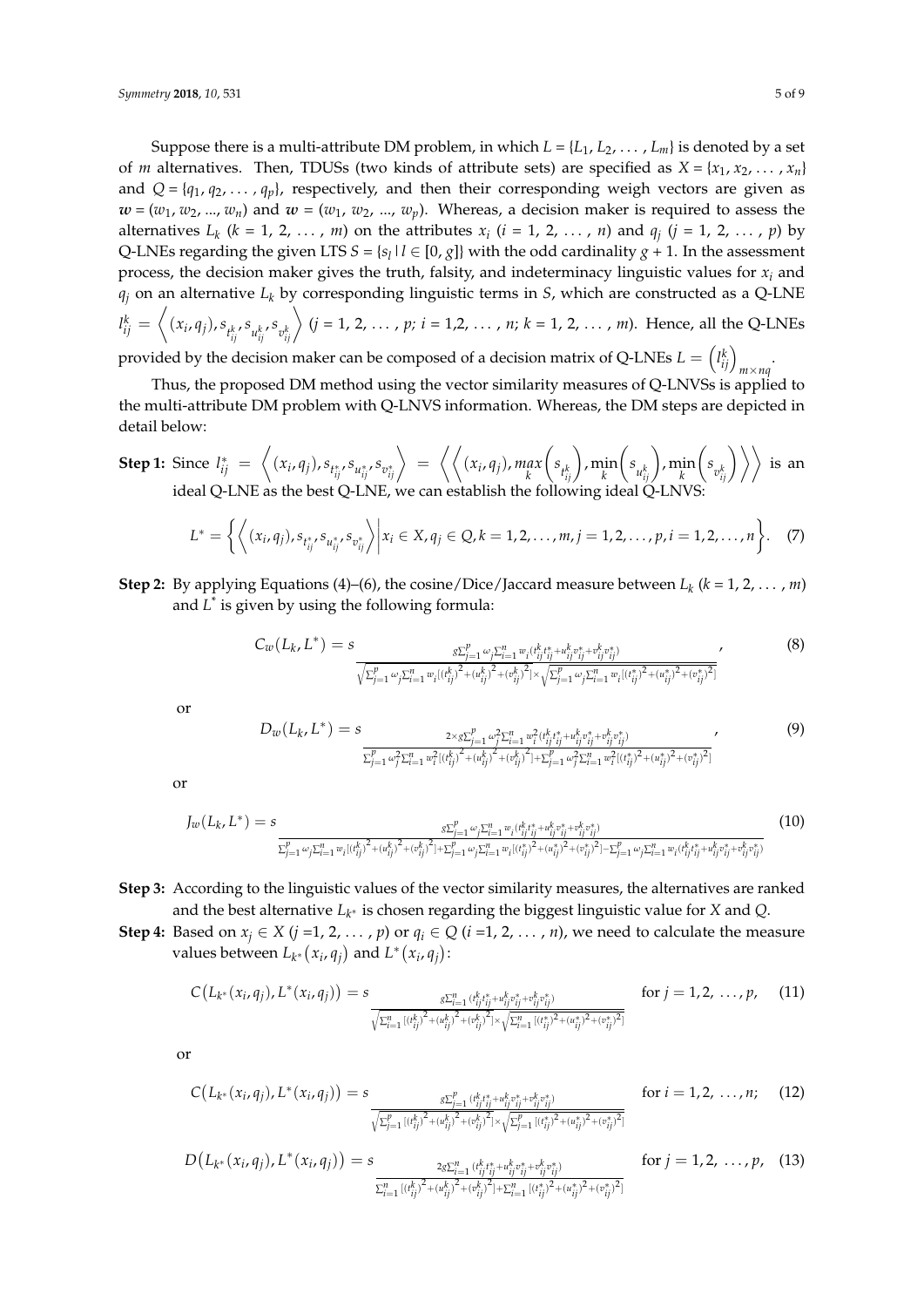or

$$
D(L_{k^*}(x_i, q_j), L^*(x_i, q_j)) = s \n\frac{2g \sum_{j=1}^p (i_{ij}^k i_{ij}^* + u_{ij}^k v_{ij}^* + v_{ij}^k v_{ij}^*)}{\sum_{j=1}^p [(i_{ij}^k)^2 + (u_{ij}^k)^2 + (v_{ij}^k)^2] + \sum_{j=1}^p [(i_{ij}^k)^2 + (u_{ij}^k)^2 + (v_{ij}^k)^2]} \n\text{for } i = 1, 2, ..., n; \quad (14)
$$

$$
J(L_{k^*}(x_i, q_j), L^*(x_i, q_j)) = s \n\frac{\sum_{i=1}^n (i_{ij}^k)^2 + (w_{ij}^k)^2 + (w_{ij}^k)^2 + (w_{ij}^k)^2 + (w_{ij}^k)^2 + (w_{ij}^k)^2 + (w_{ij}^k)^2 + (w_{ij}^k)^2 + (w_{ij}^k)^2 + (w_{ij}^k)^2 + (w_{ij}^k)^2 + (w_{ij}^k)^2 + (w_{ij}^k)^2 + (w_{ij}^k)^2 + (w_{ij}^k)^2 + (w_{ij}^k)^2 + (w_{ij}^k)^2 + (w_{ij}^k)^2 + (w_{ij}^k)^2 + (w_{ij}^k)^2 + (w_{ij}^k)^2 + (w_{ij}^k)^2 + (w_{ij}^k)^2 + (w_{ij}^k)^2 + (w_{ij}^k)^2 + (w_{ij}^k)^2 + (w_{ij}^k)^2 + (w_{ij}^k)^2 + (w_{ij}^k)^2 + (w_{ij}^k)^2 + (w_{ij}^k)^2 + (w_{ij}^k)^2 + (w_{ij}^k)^2 + (w_{ij}^k)^2 + (w_{ij}^k)^2 + (w_{ij}^k)^2 + (w_{ij}^k)^2 + (w_{ij}^k)^2 + (w_{ij}^k)^2 + (w_{ij}^k)^2 + (w_{ij}^k)^2 + (w_{ij}^k)^2 + (w_{ij}^k)^2 + (w_{ij}^k)^2 + (w_{ij}^k)^2 + (w_{ij}^k)^2 + (w_{ij}^k)^2 + (w_{ij}^k)^2 + (w_{ij}^k)^2 + (w_{ij}^k)^2 + (w_{ij}^k)^2 + (w_{ij}^k)^2 + (w_{ij}^k)^2 + (w_{ij}^k)^2 + (w_{ij}^k)^2 + (w_{ij}^k)^2 + (w_{ij}^k)^2 + (w_{ij}^k)^2 + (w_{ij}^k)^2 + (w_{ij}^k)^2 + (w_{ij}^k)^2 + (w_{ij}^k)^2 + (w_{ij}^k)^2 + (w_{ij}^k)^2 + (w_{ij}^k)^2 + (w_{ij}^k)^2 + (w_{ij}^k)^2 + (w_{ij}^k)^2 + (w_{ij}^k)^2 + (w_{ij}^k)^2 + (w_{ij}^k)^2 + (w_{ij}^k)^2 + (w
$$

or

$$
J(L_{k^*}(x_i, q_j), L^*(x_i, q_j)) = s \n\frac{\sum_{j=1}^p (i_{ij}^k)^2 + (w_{ij}^k)^2 + (w_{ij}^k)^2 + (w_{ij}^k)^2 + (w_{ij}^k)^2 + (w_{ij}^k)^2 + (w_{ij}^k)^2 + (w_{ij}^k)^2 + (w_{ij}^k)^2 + (w_{ij}^k)^2 + (w_{ij}^k)^2 + (w_{ij}^k)^2 + (w_{ij}^k)^2 + (w_{ij}^k)^2 + (w_{ij}^k)^2 + (w_{ij}^k)^2 + (w_{ij}^k)^2 + (w_{ij}^k)^2 + (w_{ij}^k)^2 + (w_{ij}^k)^2 + (w_{ij}^k)^2 + (w_{ij}^k)^2 + (w_{ij}^k)^2 + (w_{ij}^k)^2 + (w_{ij}^k)^2 + (w_{ij}^k)^2 + (w_{ij}^k)^2 + (w_{ij}^k)^2 + (w_{ij}^k)^2 + (w_{ij}^k)^2 + (w_{ij}^k)^2 + (w_{ij}^k)^2 + (w_{ij}^k)^2 + (w_{ij}^k)^2 + (w_{ij}^k)^2 + (w_{ij}^k)^2 + (w_{ij}^k)^2 + (w_{ij}^k)^2 + (w_{ij}^k)^2 + (w_{ij}^k)^2 + (w_{ij}^k)^2 + (w_{ij}^k)^2 + (w_{ij}^k)^2 + (w_{ij}^k)^2 + (w_{ij}^k)^2 + (w_{ij}^k)^2 + (w_{ij}^k)^2 + (w_{ij}^k)^2 + (w_{ij}^k)^2 + (w_{ij}^k)^2 + (w_{ij}^k)^2 + (w_{ij}^k)^2 + (w_{ij}^k)^2 + (w_{ij}^k)^2 + (w_{ij}^k)^2 + (w_{ij}^k)^2 + (w_{ij}^k)^2 + (w_{ij}^k)^2 + (w_{ij}^k)^2 + (w_{ij}^k)^2 + (w_{ij}^k)^2 + (w_{ij}^k)^2 + (w_{ij}^k)^2 + (w_{ij}^k)^2 + (w_{ij}^k)^2 + (w_{ij}^k)^2 + (w_{ij}^k)^2 + (w_{ij}^k)^2 + (w_{ij}^k)^2 + (w_{ij}^k)^2 + (w_{ij}^k)^2 + (w_{ij}^k)^2 + (w
$$

**Step 5:** According to the linguistic values of  $C(L_{k^*}(x_i,q_j), L^*(x_i,q_j))$  or  $D(L_{k^*}(x_i,q_j), L^*(x_i,q_j))$  or  $J(L_{k^*}(x_i, q_j), L^*(x_i, q_j))$  for *X* or *Q* (depending on some actual situation), we can determine the best one  $x_i^*$  or  $q_i^*$  corresponding to the biggest linguistic value.

**Step 6:** End.

## **4. Illustrative Example and Sensitivity Analysis to Weights**

#### *4.1. Illustrative Example*

Suppose a person would like to buy a house in one of two cities. There are four potential houses (alternatives) of  $L_k$  ( $k = 1, 2, 3, 4$ ) in two cities. Then, set their price  $(x_1)$ , environment  $(x_2)$ , and traffic  $(x_3)$  as a universal set  $X = \{x_1, x_2, x_3\}$  and set the two cities as another universal set  $Q = \{q_1, q_2\}$ . Thus, the Q-LNEs can indicate the influence of both the three attributes of houses and the two cities on his/her buying attractive degree of a house. Herewith, the two weigh vectors of *X* and *Q* are given as *w* = (0.4, 0.25, 0.35) and *w* = (0.4, 0.6), respectively. Whereas, the alternative *L<sup>k</sup>* (*k* = 1, 2, 3, 4) are assessed over the TDUSs  $X = \{x_1, x_2, x_3\}$  and  $Q = \{q_1, q_2\}$  from the given LTS  $S = \{s_0 =$  extremely low,  $s_1$  = very low,  $s_2$  = low,  $s_3$  = slightly low,  $s_4$  = medium,  $s_5$  = slightly high,  $s_6$  = high,  $s_7$  = very high,  $s_8$  = extremely high} with  $g = 8$ . In the assessment process, the decision maker/buyer can give the truth, indeterminacy, and falsity values for  $x_i$  and  $q_i$  on an alternative  $L_k$  by corresponding linguistic

terms in *S*, and then establish Q-LNEs  $l_{ij}^k = \left\langle (x_i, q_j), s_{t_{ij}^k}, s_{u_{ij}^k}, s_{v_{ij}^k} \right\rangle$   $(j = 1, 2; i = 1, 2, 3; k = 1, 2, 3, 4)$ , which are constructed as the DM matrix of Q-LNEs

| $L_1 \left[ \langle (x_1, q_1), s_6, s_2, s_1 \rangle \ \langle (x_1, q_2), s_7, s_2, s_3 \rangle \ \langle (x_2, q_1), s_5, s_2, s_1 \rangle \ \langle (x_2, q_2), s_4, s_1, s_1 \rangle \ \langle (x_3, q_1), s_5, s_2, s_2 \rangle \ \langle (x_3, q_2), s_7, s_2, s_2 \rangle \right]$   |  |  |  |
|----------------------------------------------------------------------------------------------------------------------------------------------------------------------------------------------------------------------------------------------------------------------------------------------|--|--|--|
|                                                                                                                                                                                                                                                                                              |  |  |  |
|                                                                                                                                                                                                                                                                                              |  |  |  |
| $L_4$ $\left( \langle (x_1, q_1), s_5, s_1, s_1 \rangle \ \langle (x_1, q_2), s_6, s_3, s_5 \rangle \ \langle (x_2, q_1), s_5, s_3, s_3 \rangle \ \langle (x_2, q_2), s_6, s_2, s_4 \rangle \ \langle (x_3, q_1), s_5, s_1, s_1 \rangle \ \langle (x_3, q_2), s_6, s_2, s_3 \rangle \right)$ |  |  |  |

Thus, the proposed multi-attribute DM approach can be used for this Q-linguistic neutrosophic DM problem. The DM steps are depicted below:

Firstly, we establish the ideal alternative from the DM matrix *L* by the ideal Q-LNE set:

 $L^*=\{\big\langle (x_1,q_1),s_6,s_1,s_1 \big\rangle, \big\langle (x_1,q_2),s_7,s_1,s_1 \big\rangle, \big\langle (x_2,q_1),s_6,s_1,s_1 \big\rangle, \big\langle (x_2,q_2),s_6,s_1,s_1 \big\rangle, \big\langle (x_3,q_1),s_6,s_1,s_1 \big\rangle, \big\langle (x_3,q_2),s_7,s_2,s_1 \big\rangle\big\}.$ 

Then, by Equations (8)–(10), the measure results and ranking of the four alternatives are given in Table [1.](#page-6-0)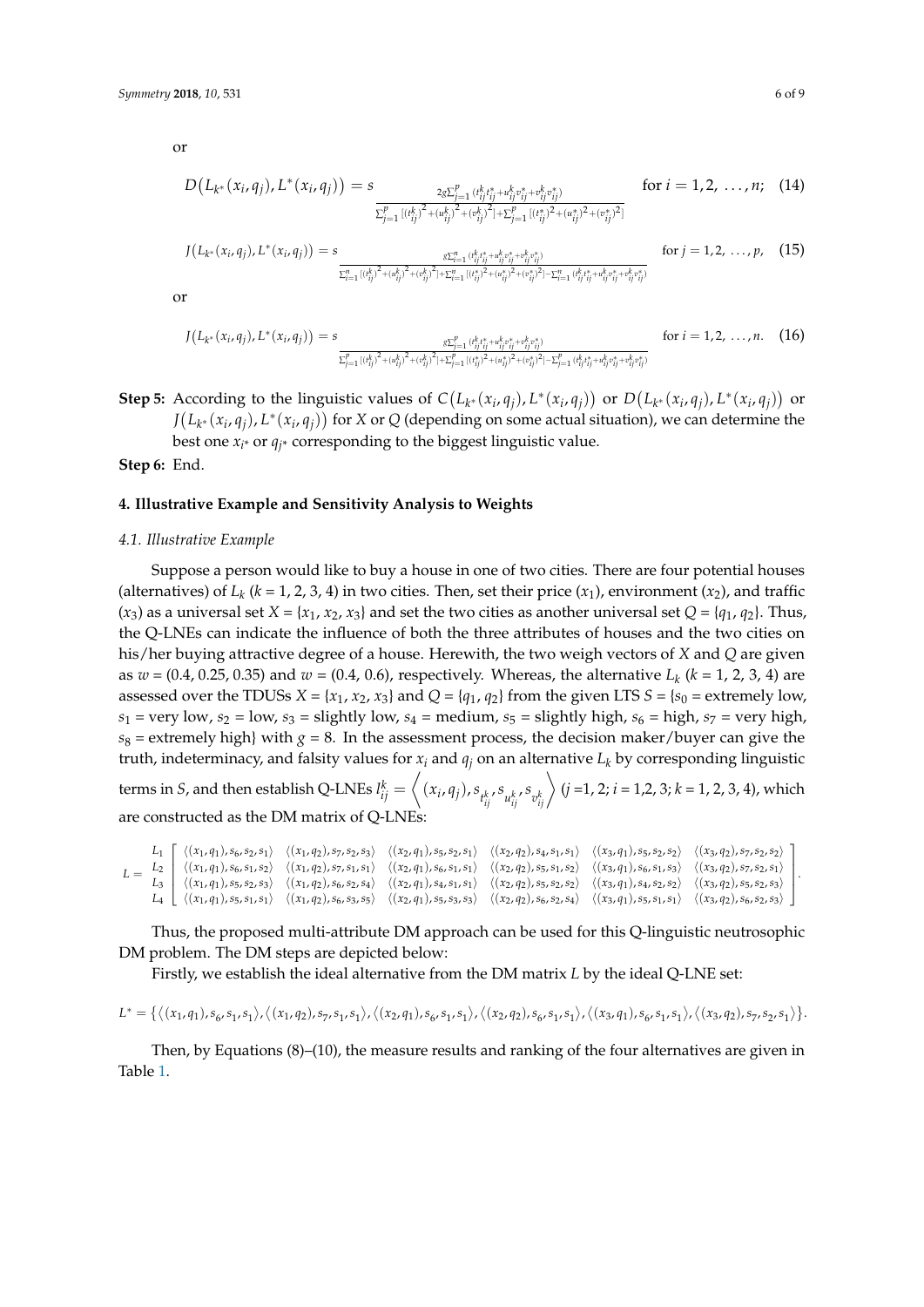<span id="page-6-0"></span>

| <b>Measure Method</b> | Measure Value between $L_k$ ( $k = 1, 2, 3, 4$ ) and $L^{\dagger}$ | Ranking                 |
|-----------------------|--------------------------------------------------------------------|-------------------------|
| $C_w(L_k,L^*)$        | S7.7472, S7.9088, S7.3465, S7.2437                                 | $L_2 > L_1 > L_3 > L_4$ |
| $D_w(L_k,L^*)$        | S7.7470, S7.9087, S7.3207, S7.2387                                 | $L_2 > L_1 > L_3 > L_4$ |
| $I_w(L_k,L^*)$        | S7.5095, S7.8194, S6.7478, S6.6097                                 | $L_2 > L_1 > L_3 > L_4$ |

**Table 1.** Measure results and ranking of the four alternatives.

Based on Table [1,](#page-6-0) all the ranking orders are identical regarding the cosine, Dice, and Jaccard measures. Then, the best alternative is  $L_2$ .

<span id="page-6-1"></span>Next, the measure values of Equations (11), (13), and (15) regarding *Q,* and the best city regarding *L*<sub>2</sub> are given in Table [2.](#page-6-1)

**Table 2.** Measure results regarding *Q* and the best city.

| <b>Measure Method</b>                                        | <b>Measure Result</b> | The Best City |
|--------------------------------------------------------------|-----------------------|---------------|
| $C(L_2(x_i,q_1),L^*(x_i,q_1)), C(L_2(x_i,q_2),L^*(x_i,q_2))$ | S7.8409, S7.9457      | 92            |
| $D(L_2(x_i,q_1),L^*(x_i,q_1)),D(L_2(x_i,q_2),L^*(x_i,q_2))$  | S7 8326, S7 9424      | 92            |
| $J(L_2(x_i,q_1),L^*(x_i,q_1)), J(L_2(x_i,q_2),L^*(x_i,q_2))$ | S7 6721, S7 8857      | 92            |

Lastly, the results based on Table [2](#page-6-1) indicate that the buyer should buy the house *L*<sup>2</sup> in the best city *q*2.

#### *4.2. Sensitivity Analysis to Weights*

To indicate the influence of the weights on ranking orders in the illustrative example, we consider that the two weigh vectors of *X* and *Q* are given as  $w = (1/3, 1/3, 1/3)$  and  $w = (1/2, 1/2)$ , respectively, to analyze the sensitivity of the weights with respect to the ranking orders of the four alternatives. In this case, by Equations (8)–(10) the measure results and ranking of the four alternatives are indicated in Table [3.](#page-6-2)

<span id="page-6-2"></span>**Table 3.** Measure results and ranking of the four alternatives with  $w = (1/3, 1/3, 1/3)$  and  $w = (1/2, 1/2)$ .

| Measure Method       | Measure Value between $L_k$ ( $k = 1, 2, 3, 4$ ) and $L^*$                            | Ranking                 |
|----------------------|---------------------------------------------------------------------------------------|-------------------------|
| $C_w(L_k,L^*)$       | S7.7470, S7.8918, S7.3878, S7.2922                                                    | $L_2 > L_1 > L_3 > L_4$ |
| $D_{w}(L_{k},L^{*})$ | S7.7430, S7.8917, S7.3448, S7.2892                                                    | $L_2 > L_1 > L_3 > L_4$ |
| $J_w(L_k,L^*)$       | S <sub>7.5019</sub> , S <sub>7.7863</sub> , S <sub>6.7888</sub> , S <sub>6.6944</sub> | $L_2 > L_1 > L_3 > L_4$ |

In this case, there exists the same ranking order in Tables [1](#page-6-0) and [3](#page-6-2) regarding the cosine, Dice, and Jaccard measures. Then, the best alternative is sill *L*2, which means the buyer should also buy house *L*<sup>2</sup> in the best city *q*<sup>2</sup> based on Table [2.](#page-6-1) It is obvious that all the ranking orders imply the decision robustness based on the cosine, Dice, and Jaccard measures regarding the change of weights in this illustrative example, which also show no sensitivity of all the ranking orders with respect to the change of the weights. In the actual DM applications, however, one of three vector measures can be selected by decision makers' preference or actual requirements.

However, existing various linguistic neutrosophic DM approaches [\[25–](#page-8-6)[28\]](#page-8-9) cannot handle the DM problems in Q-LNVS setting; while our proposed DM method can carry out both the existing DM problems with LNV information [\[25](#page-8-6)[–28\]](#page-8-9) and the DM problems with Q-LNVS information, which shows its advantage in Q-LNVS setting because the LNV set is a special case of Q-LNVS under a universal set. Furthermore, the existing Q-neutrosophic soft DM approach [\[34\]](#page-8-15) cannot deal with the DM problems with Q-LNVS information because the Q-neutrosophic soft set [\[34\]](#page-8-15) cannot express Q-linguistic neutrosophic information. Hence, our proposed Q-linguistic neutrosophic DM method provides a new way for linguistic neutrosophic DM with TDUSs.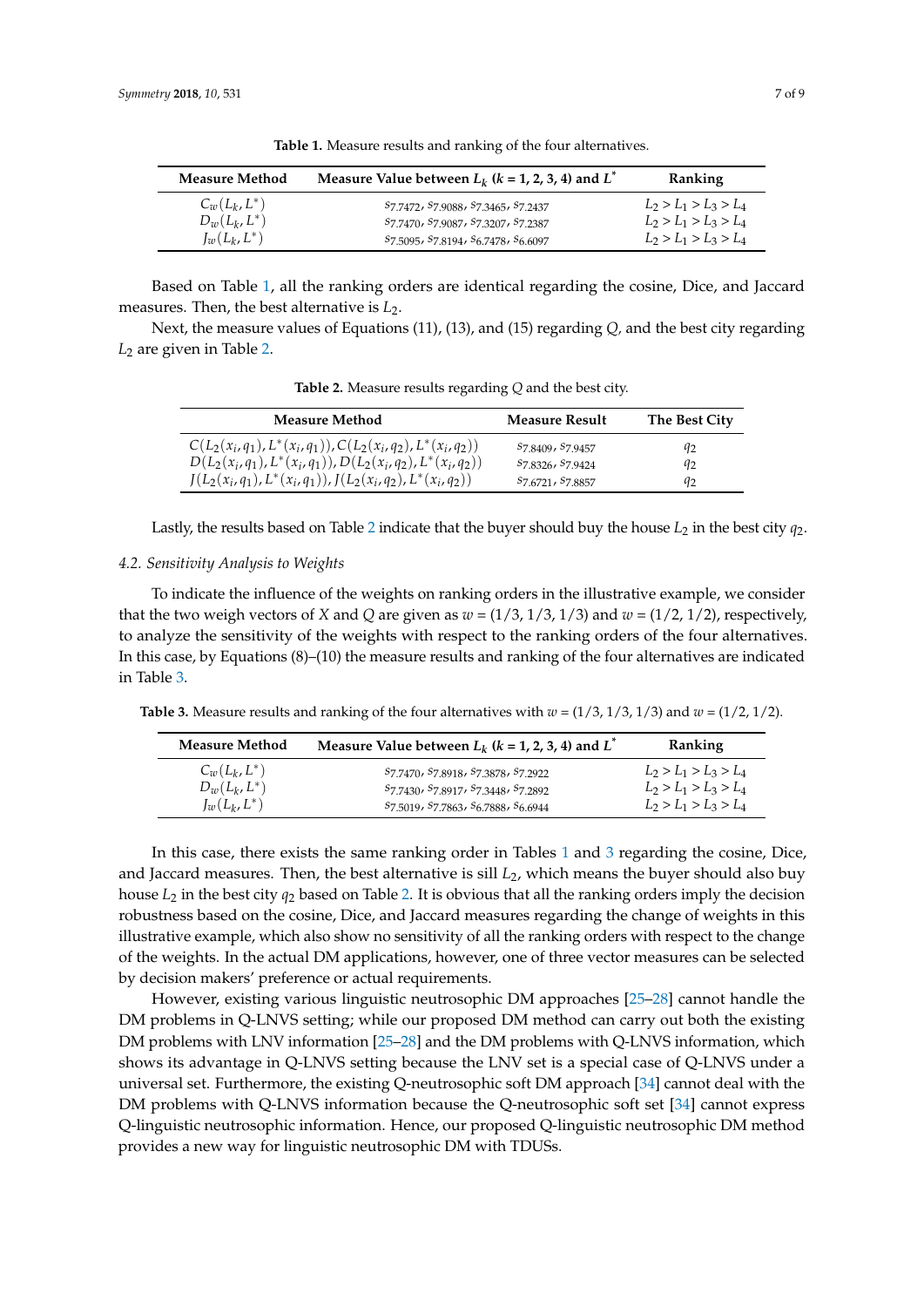## **5. Conclusions**

This study presented the concept of Q-LNVS for the first time to describe the truth, falsity, and indeterminacy linguistic arguments in TDUSs, and then the cosine, Dice, and Jaccard measures of Q-LNVSs in vector space. Next, a Q-linguistic neutrosophic multi-attribute DM approach in Q-LNVS setting was established by using the cosine, Dice, and Jaccard measures of Q-LNVSs to solve linguistic neutrosophic DM problems regarding TDUSs. Lastly, the application of the developed DM approach was given by an illustrative example in Q-LNVS setting. The decision results show that the established multi-attribute DM approach of Q-LNVSs can solve linguistic neutrosophic DM problems regarding TDUSs (two-dimensional attribute sets) in Q-LNVS setting, which indicates its main advantage and contribution. Based on the first study, the three vector measures of Q-LNVSs will be further used for medical diagnosis, data mining, and clustering analysis for future research in Q-LNVS setting.

**Author Contributions:** J.Y. proposed the Q-LNVS concept and the vector similarity measures; Z.F. and W.C. gave the DM approach and the calculation and analysis; all the authors wrote the manuscript and revised the final version.

**Funding:** This paper was supported by the National Natural Science Foundation of China (Nos. 61703280, 51872186).

**Conflicts of Interest:** The authors declare no conflicts of interest.

#### **References**

- <span id="page-7-0"></span>1. Zadeh, L.A. The concept of a linguistic variable and its application to approximate reasoning Part I. *Inf. Sci.* **1975**, *8*, 199–249. [\[CrossRef\]](http://dx.doi.org/10.1016/0020-0255(75)90036-5)
- <span id="page-7-1"></span>2. Herrera, F.; Herrera-Viedma, E.; Verdegay, L. A model of consensus in group decision making under linguistic assessments. *Fuzzy Sets Syst.* **1996**, *79*, 73–87. [\[CrossRef\]](http://dx.doi.org/10.1016/0165-0114(95)00107-7)
- 3. Herrera, F.; Herrera-Viedma, E. Linguistic decision analysis: Steps for solving decision problems under linguistic information. *Fuzzy Sets Syst.* **2000**, *115*, 67–82. [\[CrossRef\]](http://dx.doi.org/10.1016/S0165-0114(99)00024-X)
- 4. Xu, Z.S. A method based on linguistic aggregation operators for group decision making with linguistic preference relations. *Inf. Sci.* **2004**, *166*, 19–30. [\[CrossRef\]](http://dx.doi.org/10.1016/j.ins.2003.10.006)
- 5. Xu, Z.S. A note on linguistic hybrid arithmetic averaging operator in multiple attribute group decision making with linguistic information. *Group Decis. Negot.* **2006**, *15*, 593–604. [\[CrossRef\]](http://dx.doi.org/10.1007/s10726-005-9008-4)
- 6. Merigó, J.M.; Casanovas, M.; Martínez, L. Linguistic aggregation operators for linguistic decision making based on the Dempster-Shafer theory of evidence. *Int. J. Uncertain. Fuzz. Knowl.-Based Syst.* **2010**, *18*, 287–304. [\[CrossRef\]](http://dx.doi.org/10.1142/S0218488510006544)
- 7. Xu, Y.J.; Merigó, J.M.; Wang, H.M. Linguistic power aggregation operators and their application to multiple attribute group decision making. *Appl. Math. Model.* **2012**, *36*, 5427–5444. [\[CrossRef\]](http://dx.doi.org/10.1016/j.apm.2011.12.002)
- 8. Merigó, J.M.; Casanovas, M.; Palacios-Marqués, D. Linguistic group decision making with induced aggregation operators and probabilistic information. *Appl. Soft Comput.* **2014**, *24*, 669–678. [\[CrossRef\]](http://dx.doi.org/10.1016/j.asoc.2014.08.035)
- <span id="page-7-2"></span>9. Merigó, J.M.; Palacios-Marqués, D.; Zeng, S.Z. Subjective and objective information in linguistic multi-criteria group decision making. *Eur. J. Oper. Res.* **2016**, *248*, 522–531. [\[CrossRef\]](http://dx.doi.org/10.1016/j.ejor.2015.06.063)
- <span id="page-7-3"></span>10. Xu, Z.S. Uncertain linguistic aggregation operators based approach to multiple attribute group decision making under uncertain linguistic environment. *Inf. Sci.* **2004**, *168*, 171–184. [\[CrossRef\]](http://dx.doi.org/10.1016/j.ins.2004.02.003)
- 11. Xu, Z.S. Induced uncertain linguistic OWA operators applied to group decision making. *Inf. Fusion* **2006**, *7*, 231–238. [\[CrossRef\]](http://dx.doi.org/10.1016/j.inffus.2004.06.005)
- 12. Wei, G.W. Uncertain linguistic hybrid geometric mean operator and its application to group decision making under uncertain linguistic environment. *Int. J. Uncertain. Fuzz. Knowl.-Based Syst.* **2009**, *17*, 251–267. [\[CrossRef\]](http://dx.doi.org/10.1142/S021848850900584X)
- 13. Park, J.H.; Gwak, M.G.; Kwun, Y.C. Uncertain linguistic harmonic mean operators and their applications to multiple attribute group decision making. *Computing* **2011**, *93*, 47. [\[CrossRef\]](http://dx.doi.org/10.1007/s00607-011-0151-2)
- <span id="page-7-4"></span>14. Wei, G.W.; Zhao, X.F.; Lin, R.; Wang, H.J. Uncertain linguistic Bonferroni mean operators and their application to multiple attribute decision making. *Appl. Math. Model.* **2013**, *37*, 5277–5285. [\[CrossRef\]](http://dx.doi.org/10.1016/j.apm.2012.10.048)
- <span id="page-7-5"></span>15. Rodríguez, R.M.; Martínez, L.; Herrera, F. Hesitant fuzzy linguistic term sets for decision making. *IEEE Trans. Fuzzy Syst.* **2012**, *20*, 109–119. [\[CrossRef\]](http://dx.doi.org/10.1109/TFUZZ.2011.2170076)